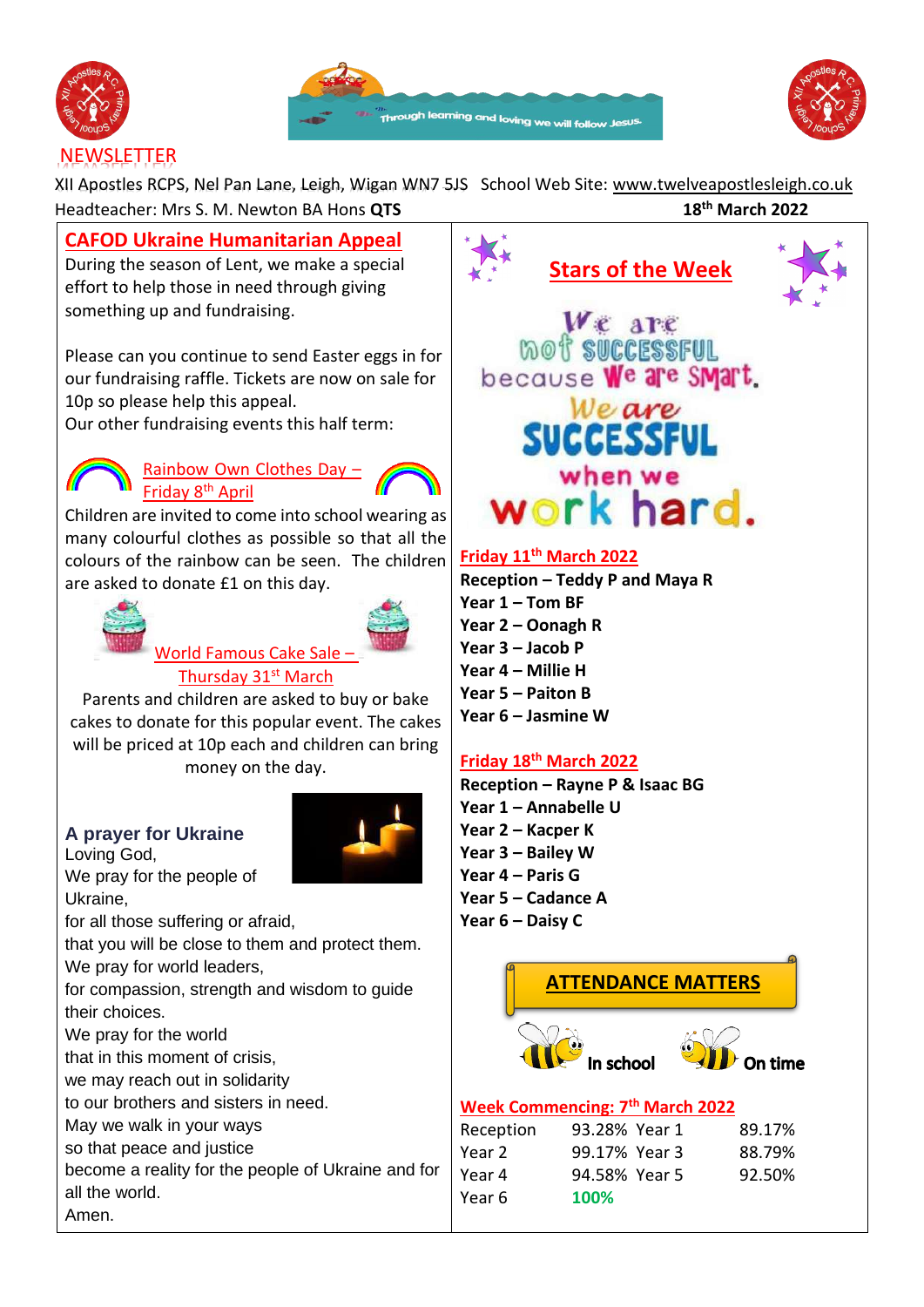### **Parents Evening**

The teachers will be available to discuss your child's progress at the end of this half term. We will be offering video consultations **OR** face to face meetings and ask that parents book their appointment slot via Parentmail. Please note the appointment times will be on a first come, first serve basis. You will receive an alert/email when the appointments go live. One night will be dedicated to each. To reduce footfall in school and mitigate risk of infection we are staggering the parents' evenings this term. We ask that you arrive at the appointment time.

There will be provision in the hall for your child to wait if you choose a face to face consultation.

**Tuesday 5th April from 3.30 pm - 5.30 pm** Face to Face meetings for Reception and Year 5 Video Consultation for Year 1 and Year 3 **Wednesday 6th April from 3.30 pm - 5.30 pm** Face to Face meetings for Year 2 and Year 4 Video Consultation for Reception and Year 5 **Thursday 7th April from 3.30 pm - 5.30 pm** Face to Face meetings for Year 1 and Year 3 Video Consultation for Year 2 and Year 4

#### **Please note there will be no sports club's week beginning 4th April or Choir.**

### Reception Mother's Day Assembly on **Friday 25<sup>th</sup> March at 9.00 am**

Mrs Parry and the children in the Reception class would like to invite parents and carers to join them for this special assembly.



#### Year 5 Easter Assembly on Wednesday 13<sup>th</sup> April at 9.00 am

Mrs Marsden and the children in Year 5 would like to invite parents and carers to join them for this special assembly.





### **Sports Update**

Mr Ahmed and Mr Maj have praised our football and rugby teams for excellent performance and most importantly attitude.

It has been great to see our teams play inter school competitions once again and also to see girls joining both teams matching the performance of the boys. This is very apt in light of the work that has taken place around gender equality and highlighting international women's week.

The football team had a great game and won 4-2. The player of the match went to Alfie L who scored a hat trick and special mention was made to Jasmine W, goalkeeper and Harry P for scoring the 4th Goal.

Sadly, our rugby team suffered a defeat on Friday, but their effort was commendable.

Player of the match went to Carrie L.

Well done to all our children!

### **Anti-Bullying poster competition**

The quality of entries for this was once again really high. Mrs Whitton and the school council had a hard job deciding on a winner from each year group. Congratulations to the following children:

Year 1 - Sienna A

Year 2 - Tallulah B

Year 3 - Bliss M

Year 4 - Jorgie W

Year 5 - William M

Year 6 - Jasmine W



### **Dressing Up Costumes**

If your child has any dressing up costumes at home that they have grown out of please can you consider donating these to school for our dressing up boxes in Reception and year 1. Many thanks.